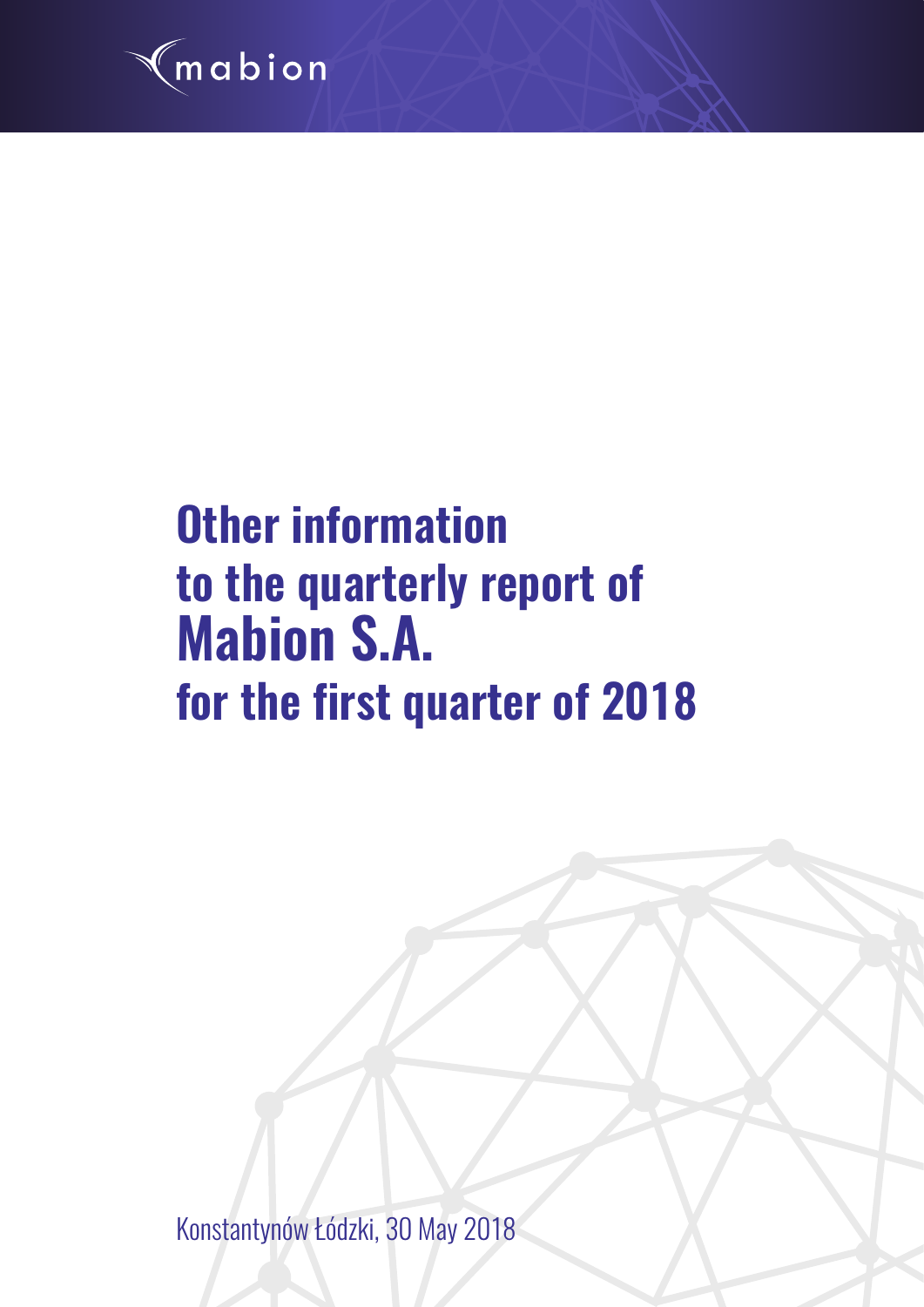## Other information to the quarterly report of Mabion S.A. for the first quarter of 2018

## **Contents**

| 1 |                              | Selected financial data<br>3                                                                                                             |    |  |  |
|---|------------------------------|------------------------------------------------------------------------------------------------------------------------------------------|----|--|--|
| 2 |                              | Information about Mabion S.A.                                                                                                            | 3  |  |  |
|   | 2.1                          | Changes in the organizational structure of the Company's Group                                                                           | 3  |  |  |
|   | $2.2\degree$                 | The Company's achievements and failures in the first quarter<br>of 2018 and after the balance-sheet date.                                | 4  |  |  |
|   | 2.3                          | Indication of factors and events, including those of atypical nature,<br>with a significant impact on the condensed financial statements | 6  |  |  |
|   | 2.4                          | Position of the Management Board concerning the possibility<br>of meeting the previously published forecasts of results                  | 6  |  |  |
|   | 2.5                          | <b>Structure of share capital</b>                                                                                                        | 6  |  |  |
|   | 2.6                          | <b>Shareholding structure</b>                                                                                                            | 8  |  |  |
|   | 2.7                          | The Company's bodies                                                                                                                     | 9  |  |  |
|   |                              | 2.7.1<br><b>Management Board</b>                                                                                                         | 9  |  |  |
|   |                              | 2.7.2<br><b>Supervisory Board</b>                                                                                                        | 9  |  |  |
|   | 2.8                          | Shares in the Company held by managers and supervisors                                                                                   | 9  |  |  |
|   | 2.9                          | Litigation pending before the court, the appropriate<br>arbitration body or the public administration body                               | 11 |  |  |
|   |                              | 2.10 Transactions with related parties                                                                                                   | 11 |  |  |
|   |                              | 2.11 Sureties and guarantees granted                                                                                                     | 11 |  |  |
|   |                              | 2.12 Factors which will have an impact on the achieved financial<br>results in the perspective of at least the following quarter         | 11 |  |  |
|   |                              | 2.13 Other information material to the assessment<br>of the Company's position                                                           | 11 |  |  |
| 3 | 11<br><b>Contact details</b> |                                                                                                                                          |    |  |  |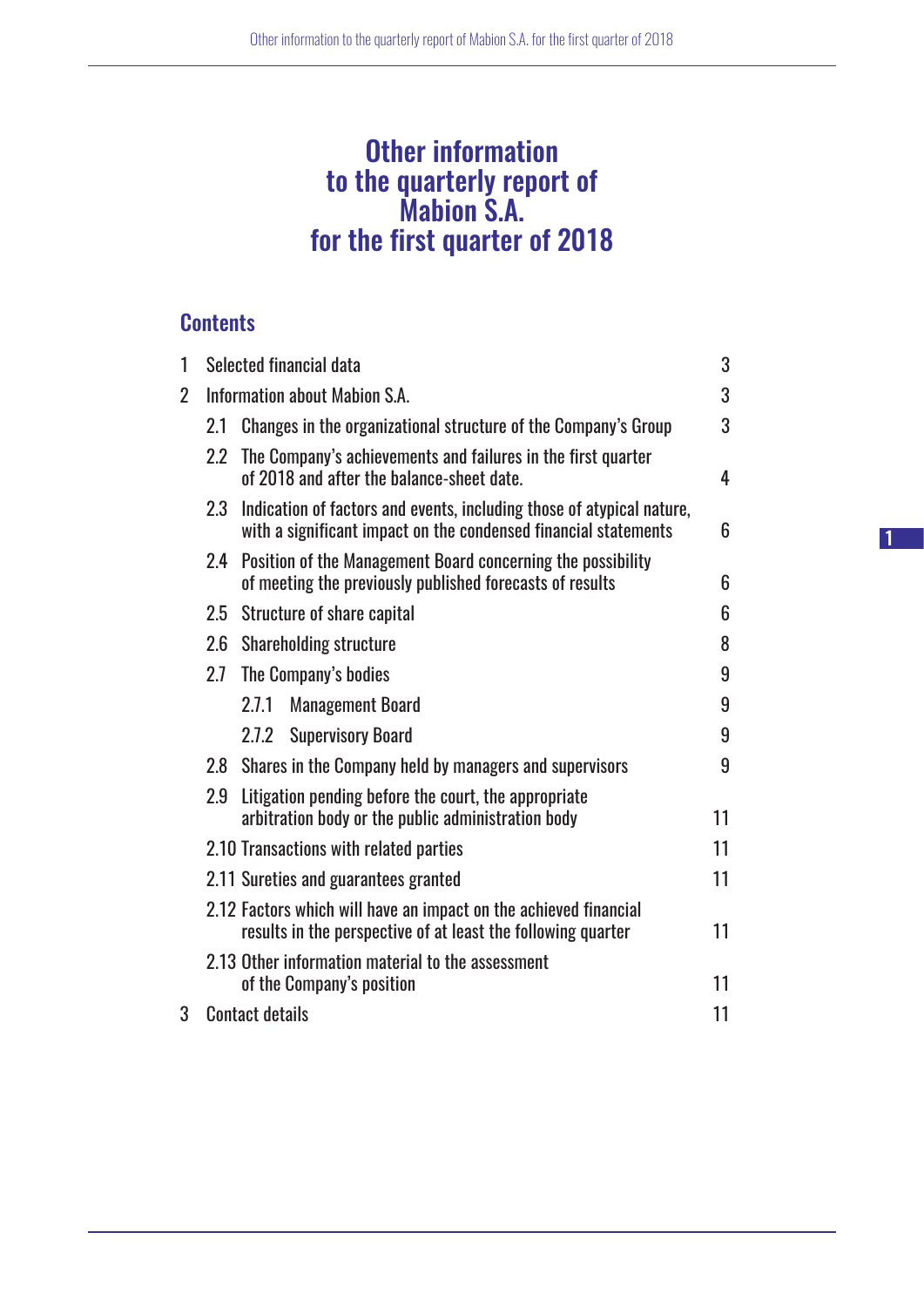## 1 Selected financial data

The selected balance sheet items presented in EUR were converted at the average EUR exchange rate published by the National Bank of Poland as at 31 March 2018 (PLN 4.2085 /EUR 1) and as at 31 December 2017 (PLN 4.1709/EUR 1). The selected of the income statement and the cash flow statement were converted into EUR at the arithmetical average of the EUR exchange rates published by the National Bank of Poland prevailing as at the last day of each month during the 9 months ended 31 March 2018 and the 3 months ended 31 March 2017 (PLN 4.1784 /EUR 1 and PLN 4.2891 /EUR 1, respectively).

|                                                                | in PLN thousand                     |                                     | in EUR thousand                     |                                     |
|----------------------------------------------------------------|-------------------------------------|-------------------------------------|-------------------------------------|-------------------------------------|
| <b>SELECTED FINANCIAL DATA</b>                                 | from<br>01.01.2018<br>to 31.03.2018 | from<br>01.01.2017<br>to 31.03.2017 | from<br>01.01.2018<br>to 31.03.2018 | from<br>01.01.2017<br>to 31.03.2017 |
| Net sales of finished goods, goods for resale<br>and materials | $\overline{0}$                      | 0.                                  | $\theta$ .                          | 0,                                  |
| <b>Operating profit (loss)</b>                                 | $-14,067$                           | $-14,419$                           | $-3,367$                            | $-3,362$                            |
| Profit (loss) before tax                                       | $-14,349$                           | $-12,851$                           | $-3,434$                            | $-2,996$                            |
| Net profit (loss)                                              | $-14,349$                           | $-12,851$                           | $-3,434$                            | $-2,996$                            |
| Net cash flows from operating activities                       | $-18,804$                           | $-12,106$                           | $-4,500$                            | $-2,822$                            |
| Net cash flows from investing activities                       | $-726$                              | $-1,906$                            | $-174$                              | $-444$                              |
| Net cash flows from financing activities                       | 191,830                             | 12,203                              | 45,910                              | 2,845                               |
| <b>Total net cash flows</b>                                    | 172,300                             | $-1,809$                            | 41,236                              | $-422$                              |
|                                                                | 31.03.2018                          | 31.12.2017                          | 31.03.2018                          | 31.12.2017                          |
| <b>Total assets</b>                                            | 261,202                             | 82,445                              | 62,065                              | 19,767                              |
| Liabilities and provisions for liabilities                     | 329,709                             | 136,603                             | 78,344                              | 32,751                              |
| Long-term liabilities                                          | 15,738                              | 16,233                              | 3,740                               | 3,892                               |
| <b>Current liabilities</b>                                     | 313,971                             | 120,370                             | 74,604                              | 28,859                              |
| Equity                                                         | $-68,507$                           | $-54,158$                           | $-16,278$                           | $-12,985$                           |
| Share capital                                                  | 1,180                               | 1,180                               | 280                                 | 283                                 |
| Number of shares (in pcs)                                      | 11,800,000                          | 11,800,000                          | 11,800,000                          | 11,800,000                          |
| Net profit (loss) per ordinary share                           | 22.14                               | 7.06                                | 5.26                                | 1.69                                |

## 2 Information about Mabion S.A.

#### 2.1 Changes in the organizational structure of the Company's Group

Mabion S.A. ("Company", "Issuer", "Mabion") does not have any subsidiaries and does not form a Group.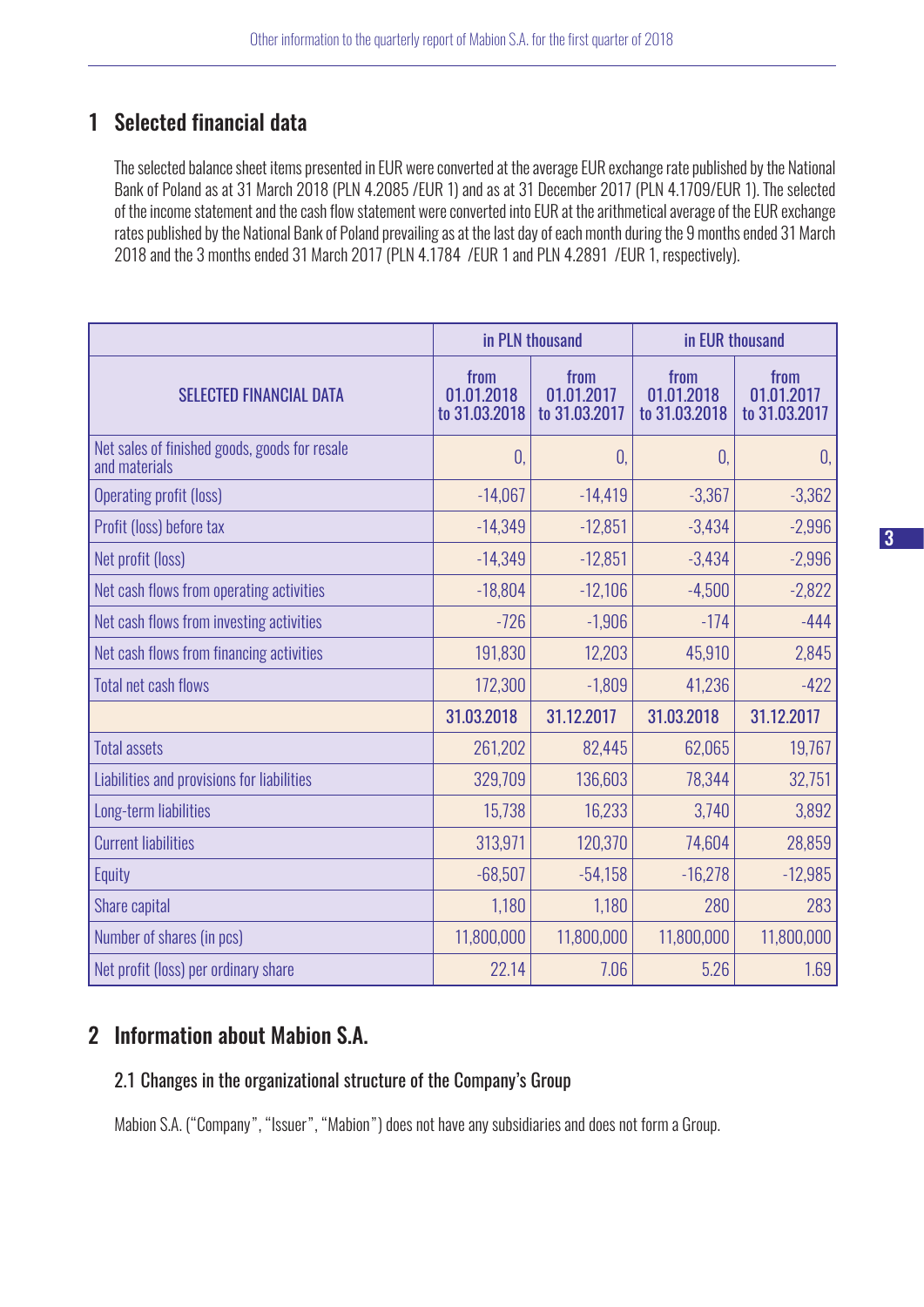#### 2.2 The Company's achievements and failures in the first quarter of 2018 and after the balance-sheet date.

On 5 January 2018, the Company's Management Board received information on the initial results of the assessment of the results of the clinical trial conducted in patients treated with MabionCD20 in the indication of non-Hodgkin's lymphomas (NHL) in respect of two primary pharmacokinetic endpoints, from the external company contracted to perform the assessment. The initial results indicated that the assumed bioequivalence criteria were met. This information was published in Current Report No. 2/2018 on 5 January 2018.

On 10 January 2018, the Management Board received initially processed data on the effectiveness of treatment and the overall safety profile of MabionCD20 in the indication of non-Hodgkin's lymphomas (NHL) from an external company (secondary endpoints). Based on the data relating to the efficacy of the therapy, the Management Board assessed the patients' response to treatment in both groups (treated with MabionCD20 and with MabThera) as comparable. In the Company's opinion, MabionCD20 met the requirements of the overall safety profile. The Management Board emphasized that due to the relatively small population of patients participating in the trial compared with the MabionCD20 RA trial, the assessment had not been based on statistical inference. The assessment was based on descriptive statistics. This means that the final assessment of the reported results will be made by the European Medicines Agency (EMA) and may differ from the Company's assessment. Research reports in their final versions will be used in the marketing authorization application (MAA) which the Company is planning to file with the EMA. This information was published in Current Report No. 3/2018 on 10 January 2018.

On 11 January 2018, the Company's Management Board obtained information that the last visit of the last patient in the followup extension study (the so-called long-term follow-up) of patients included in the MabionCD20 NHL trial had taken place. In conclusion, all the patients who participated in the MabionCD20 NHL trial ended a 46-week treatment and follow-up cycle consisting of the basic treatment and the follow-up period which lasted 26 weeks and additional 20 weeks of long-term followup. Therefore, the data collection for all endpoints of the research ended. Based on the collected data the Company is to obtain results in respect of the secondary endpoints related to long-term follow-up. This information was published in Current Report No. 4/2018 on 11 January 2018.

On 15 January 2018, the Management Board received initially processed data in respect of the pharmacokinetic secondary endpoints and pharmacodynamics of MabionCD20 in the indication of non-Hodgkin's lymphomas (NHL) from an external company (secondary endpoints). The Management Board assessed the obtained pharmacokinetic parameters in the groups treated with MabionCD20 and MabThera as equivalent. In respect of the pharmacodynamics, in both groups a depletion (removal) of B-cells was noted, the degree of repletion (recreation) of lymphocytes in both groups was similar. The Management Board emphasized that due to the relatively small population of patients participating in the trial compared with the MabionCD20 RA trial, the assessment had not been based on a simplified statistical approach. This means that the final assessment of the reported results will be made by the European Medicines Agency (EMA) and may differ from the Company's assessment. Trial reports in their final versions will be used in the marketing authorization application (MAA) which the Company is planning to file with the EMA. This information was published in Current Report No. 6/2018 on 15 January 2018.

On 22 March 2018, the Company obtained financing in the amount of PLN 174.8 million, in the form of a borrowing agreement, from the Company's shareholder, i.e. Twiti Investments Ltd. (the Shareholder). The funds for the borrowing were obtained by the Shareholder from the sale of the Company's 1,920,772 ordinary bearer shares under the private offering referred to below. Originally, the borrowing from the Shareholder was to be repaid by 30 June 2018 by way of a set-off between reciprocal claims: The Company's receivables from the Shareholder's payment for the same number of the Company's newly issued ordinary bearer shares as the number shares sold under private offering that were to be issued by the Company at the same price as the price obtained from the sale of shares under private offering, and the Shareholder's receivables from the repayment of the borrowing from the Shareholder. Finally the borrowing was repaid by the Company in cash on 23 April 2018. This information was published in Current Report No. 26/2018 on 23 April 2018.

On 22 March 2018, Twiti Investments Ltd. concluded the agreement concerning the sale of the Company's 1,920,772 ordinary bearer shares in its possession under private offering to a limited number of selected institutional investors, including from the U.S., pursuant to the exception concerning private placements provided for in Section 4)a)(2) of the U.S. Securities Act of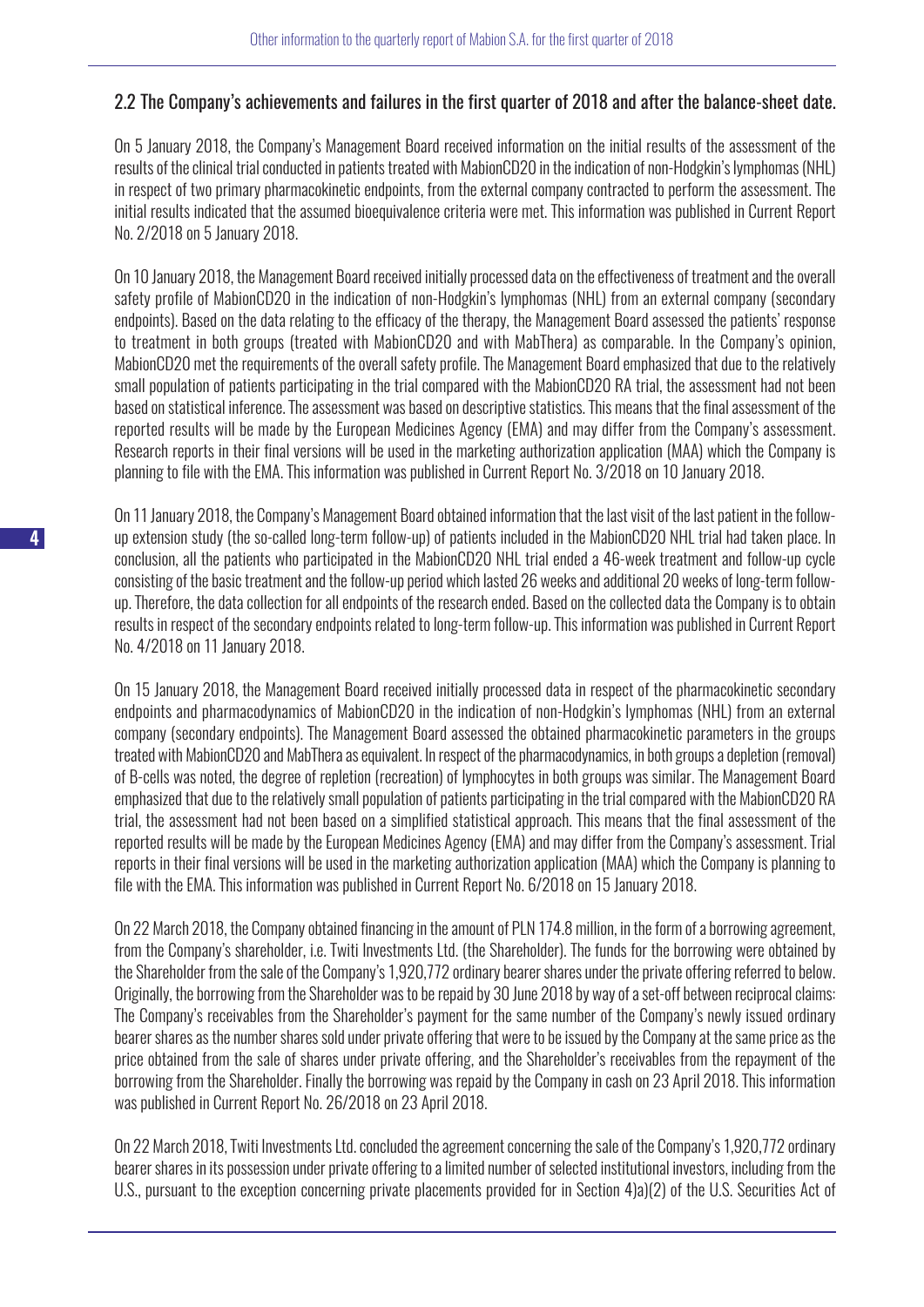1933, as amended, and non-U.S. investors based on the exclusion provided for in Regulation S of the U.S. Securities Act. The private offering was carried out in a manner which does not constitute a public offering in the meaning of Article 3 par. 1 of the Act of 29 July 2005 on Public Offering (…) and does not require the preparation or approval of the issue prospectus or information memorandum. The sale of shares took place as block trade transactions at the GPW carried out on 23 March 2018 and settled on 27 March 2018. The price of one share sold by the Shareholder was PLN 91.00. The private offering was addressed mainly at the U.S. institutional investors specializing in healthcare and biotechnology sectors who strengthened and diversified the Company's shareholding structure. The investors who purchased shares from the Shareholder and joined the Company's shareholding structure included, among others, the European Bank for Reconstruction and Development (EBRD) which purchased shares for PLN 61.4 million, and PFR Life Science sp. z o.o. (PFR Life Science), which purchased shares for PLN 38.3 million. Pursuant to framework agreements concluded with PFR Life Science and the EBRD, as long as PFR Life Science or the EBRD hold shares representing more than 1% of the Company's share capital, the EBRD, following consultations with PFR Life Science, will have the right to nominate a candidate to the Company's Supervisory Board, who shall meet the independence criteria stipulated in Annex II to the Commission Recommendation of 15 February 2005 on the role of nonexecutive or supervisory directors of listed companies and on the committees of the (supervisory) board. Pursuant to the framework agreement concluded with the EBRD, the Company undertook to follow good practices adopted by the EBRD in the scope of environmental and social policy and to comply with the policy for combating fraud. This information was published in Current Report No. 12/2018 on 23 March 2018.

On 22 March 2018, the Company received from the company contracted to analyses the results of the clinical trial with MabionCD20 in RA patients the confirmation that the status of the clinical trial results reported previously by the Company as "initial", following thorough data verification, was changed to "final". Thus the positive assessment of the clinical trial result did not change. The final versions of the report will be attached to the marketing authorization application (MAA). The positive trial results do not warrant the approval by the European Medicines Agency (EMA). This information was published in Current Report No. 13/2018 on 23 March 2018.

On 4 April 2018, the Company received information that the Company's application for co-funding of a project entitled "Expansion of the Research and Development Centre of Mabion S.A. – research on a new generation of medicines" submitted in the course of competition 2.1/2/2017 to Measure 2.1: Support for investments in R&D infrastructure of enterprises of the Smart Growth Operational Programme 2014-2020 has been selected for co-financing. The subject of the project is development of the company's R&D facilities by preparing the necessary infrastructure: the Research and Development Centre building and the purchase of research equipment for the purpose of research on innovative medicines. The designated Research and Development Centre will be used to develop the most cutting-edge generation of biotechnological medicines, – monoclonal antibodies – and prepare them for commercialization. The total cost of the Project is estimated at PLN 172.88 million and the recommended value of co-financing is equal to the amount specified in the application, i.e. PLN 63.25 million. By the date of publication of this report the co-financing agreement was not concluded. This information was published in Current Report No. 22/2018 on 4 April 2018.

On 18 April 2018 (event after the balance sheet date), the Company's Extraordinary General Meeting (EGM) adopted the resolution on an increase in the Company's share capital from PLN 1,180,000 to the amount of PLN 1,372,077.20 by means of issuing 1,920,772 P-series ordinary bearer shares with a par value PLN 0.10 each in the private placement according to Article 431 par. 2 point 1 of the KSH, addressed to Twiti Investments Ltd. The EGM decided to exclude the pre-emptive rights of the existing shareholders with respect to all P-series shares. The issue price of one P-series share was PLN 91 (total value of the issue: PLN 174.8 million). The Company's Management Board was authorized to apply for admission and introduction of the P-series shares and the rights to P-series shares into trading on the regulated market operated by Giełda Papierów Wartościowych S.A. and to conclude with Krajowy Depozyt Papierów Wartościowych S.A. (Central Securities Depository of Poland) the agreement on the registration in the securities depository of P-series shares as well as to take all and any further necessary measures for their dematerialisation. This information was published in Current Report No. 23/2018 on 18 April 2018.

On 23 April 2018 (event after the balance sheet date), the Company addressed to Twiti Investments Ltd. an offer to subscribe to the Company's 1,920,772 P-series ordinary bearer shares in the private placement according to Article 431 par. 2 point 1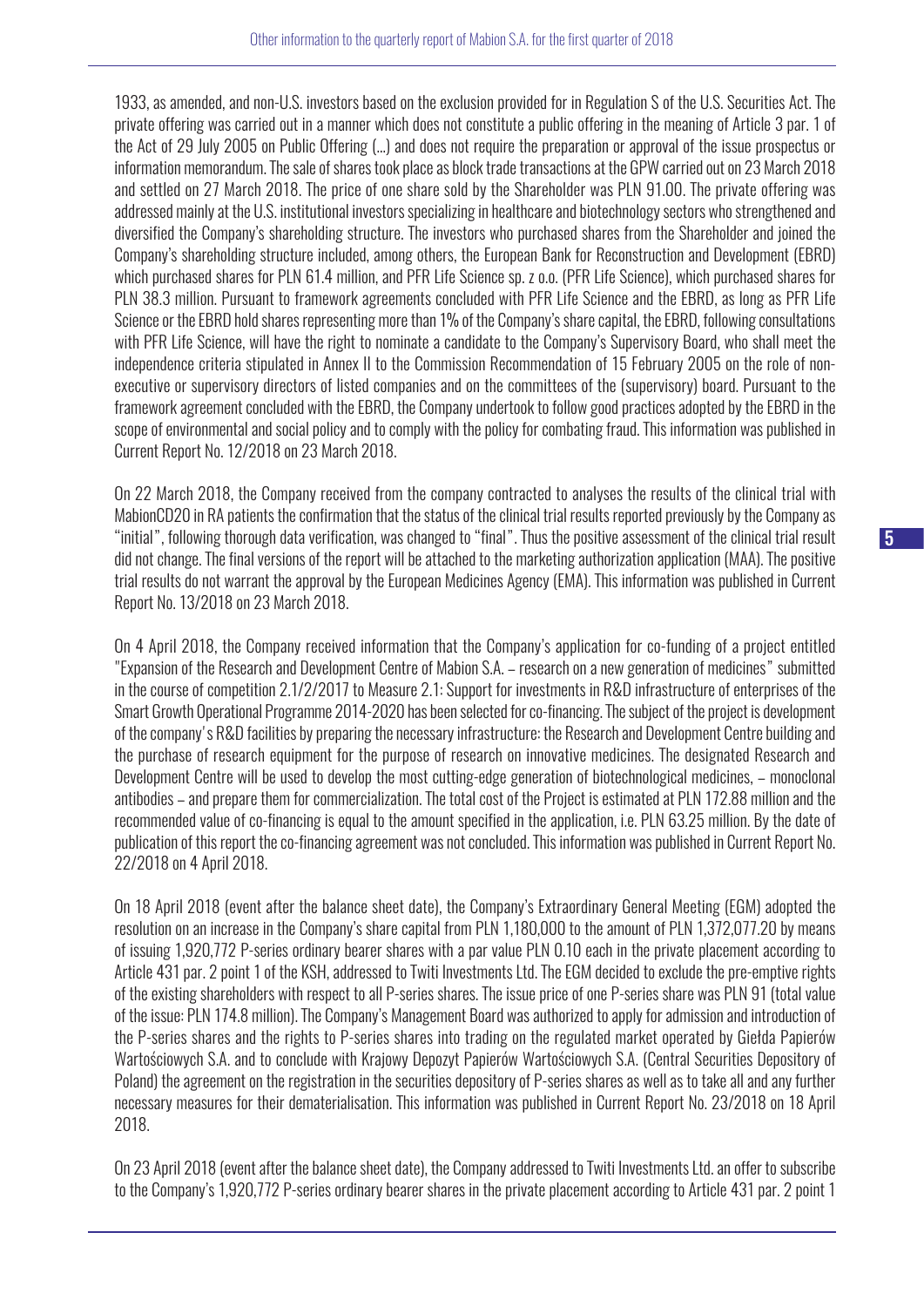of the KSH. The Shareholder accepted the offer to subscribe to P-series shares and on 23 April 2018 the P-series Share Subscription Agreement was concluded, under which the Shareholder subscribed to the Company's 1,920,772 P-series ordinary bearer shares with PLN 0.10 par value per share at the issue price of PLN 91.00 per share (total sale price of P-series shares equaled PLN 174.8 million). The total issue price for P-series shares was paid by the Shareholder in cash on 23 April 2018. The Company intends to use funds obtained from the P-series share issue among others for the expansion of the Research and Development Centre in Konstantynów Łódzki, covering the costs and expenses in connection with the development and commercialization of Mabion CD20, and repayment of loans from and other liabilities towards financial institutions. Information on the Shareholder's subscribing to P-series shares was published in Current Report No. 26/2018 on 23 April 2018.

On 25 May 2018 (event after the balance sheet date), the Company received from the company contracted to analyses the results in the scope of patients' response to treatment non-Hodgkin's lymphomas (NHL) the confirmation that the status of the clinical trial results reported in the previous announcements as "initial", following thorough data verification, was changed to "final".

Thus the positive assessment of the clinical trial result remains unchanged. The final versions of the reports will be enclosed to the marketing authorization application (MAA). The positive trial results do not warrant the product approval by the European Medicines Agency (EMA). This information was published in Current Report No. 35/2018 on 25 May 2018.

#### 2.3 Indication of factors and events, including those of atypical nature, with a significant impact on the condensed financial statements

In the first quarter of 2017 there were no factors or events other than those indicated in other items of the report, including those of atypical nature, with a significant impact on the Company's condensed financial statements

#### 2.4 Position of the Management Board concerning the possibility of meeting the previously published forecasts of results

The Company's Management Board took a decision to cancel the financial forecasts published in 2010 (prepared in connection with applying for admitting I-Series shares to trading in an alternative trading system) and to resign from publishing forecast financial results.

#### 2.5 Structure of share capital

As at 31 March 2018, the Company's share capital amounted to PLN 1,180,000 and consisted of 11,800,000 shares with a par value of PLN 0.10 each, including:

- » 450,000 A-series registered preferred shares;
- » 450,000 B-series registered preferred shares;
- » 450,000 C-series registered preferred shares;
- » 450,000 D-series ordinary bearer shares;
- » 100,000 E-series registered preferred shares;
- » 100,000 F-series registered preferred shares;
- » 20,000 G-series registered preferred shares;
- » 2,980,000 H-series ordinary bearer shares;
- » 1,900,000 I-series ordinary bearer shares;
- » 2,600,000 J-series ordinary bearer shares;
- » 790,000 K-series ordinary bearer shares;
- » 510,000 L-series ordinary bearer shares;
- » 360,000 M-series ordinary bearer shares;
- » 340,000 N-series ordinary bearer shares;
- » 300,000 O-series ordinary bearer shares.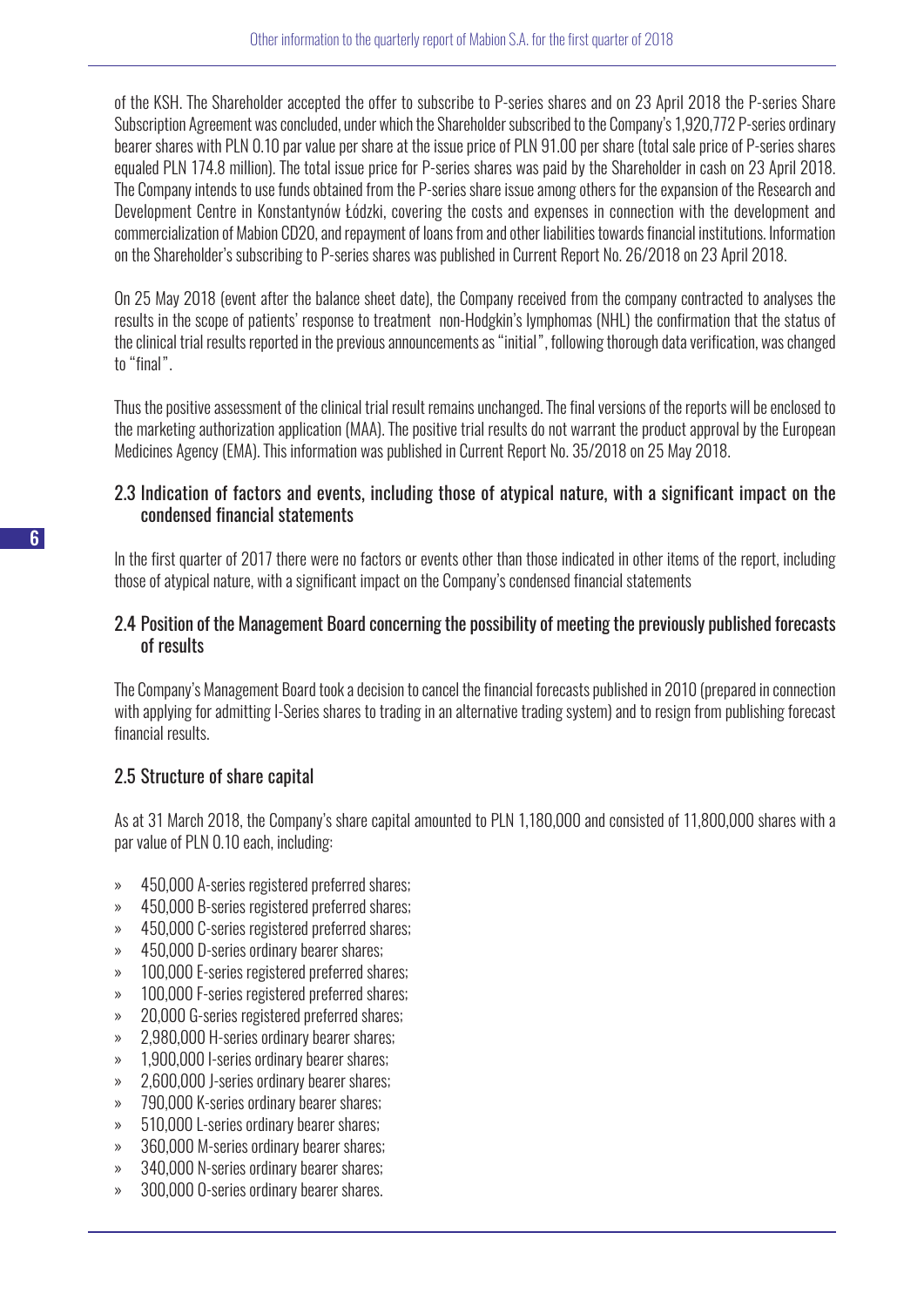The A-, B-, C-, E-, F- and G-series shares are multiple-vote shares, giving the holder two votes at the General Meeting. The total number of votes resulting from all issues amounts to 13,070,000 votes.

On 30 April 2018 the District Court for Łódź-Śródmieście in Łódź, 20th Department of the National Court Register, registered the increase in the Company's share capital and the repeal of the provisions of the Articles of Associations relating to target capital.

The Company's share capital was increased from PLN 1,180,000.00 to PLN 1,372,.077.20 in the result of issuing 1,920,772 P-series ordinary bearer shares with a par value of PLN 0.10 each.

Following the registration of the aforementioned change and as at the date of publication of this report the Company's share capital is PLN 1,372,077.20 and consists of 13,720,772 shares with a par value of PLN 0.10 each, including:

- » 450,000 A-series registered preferred shares;
- » 450,000 B-series registered preferred shares;
- » 450,000 C-series registered preferred shares;
- » 450,000 D-series ordinary bearer shares;
- » 100,000 E-series registered preferred shares;
- » 100,000 F-series registered preferred shares;
- » 20,000 G-series registered preferred shares;
- » 2,980,000 H-series ordinary bearer shares;
- » 1,900,000 I-series ordinary bearer shares;
- » 2,600,000 J-series ordinary bearer shares;
- » 790,000 K-series ordinary bearer shares;
- » 510,000 L-series ordinary bearer shares;
- » 360,000 M-series ordinary bearer shares;
- » 340,000 N-series ordinary bearer shares;
- » 300,000 O-series ordinary bearer shares;
- » 1,920,772 P-series ordinary bearer shares.

The A-, B-, C-, E-, F- and G-series shares are multiple-vote shares, giving the holder two votes at the General Meeting.

Following the registration of the increase in share capital the total number of votes resulting from all the issued shares is 15,290,772.

On 18 May 2018, the Company's Management Board, in connection with the request by the shareholder Twiti Investments Limited, submitted pursuant to Article 334 par. 2 of the Code of Commercial Companies and Partnerships, passed a resolution, in accordance with the submitted request, on the conversion of 514,773 P-series ordinary bearer shares into ordinary registered shares and on the issue of a global certificate of 514,773 ordinary registered shares numbered 1 to 514,773 as well as on depositing the global certificate of shares with the Company.

The shares being subject to conversion represent 3.75% of the share capital and 3.37% of the total number of votes in the Company. The P-series shares are not preferred shares. The remaining 1,405,999 P-series shares remain ordinary bearer shares.

The amount of the share capital and the total number of votes in the Company remained unchanged: the Company's share capital is PLN 1,372,077.20 and consists of 13,720,772 shares with a par value of PLN 0.10 each, and the total number of votes resulting from all the issued shares is 15,290,772.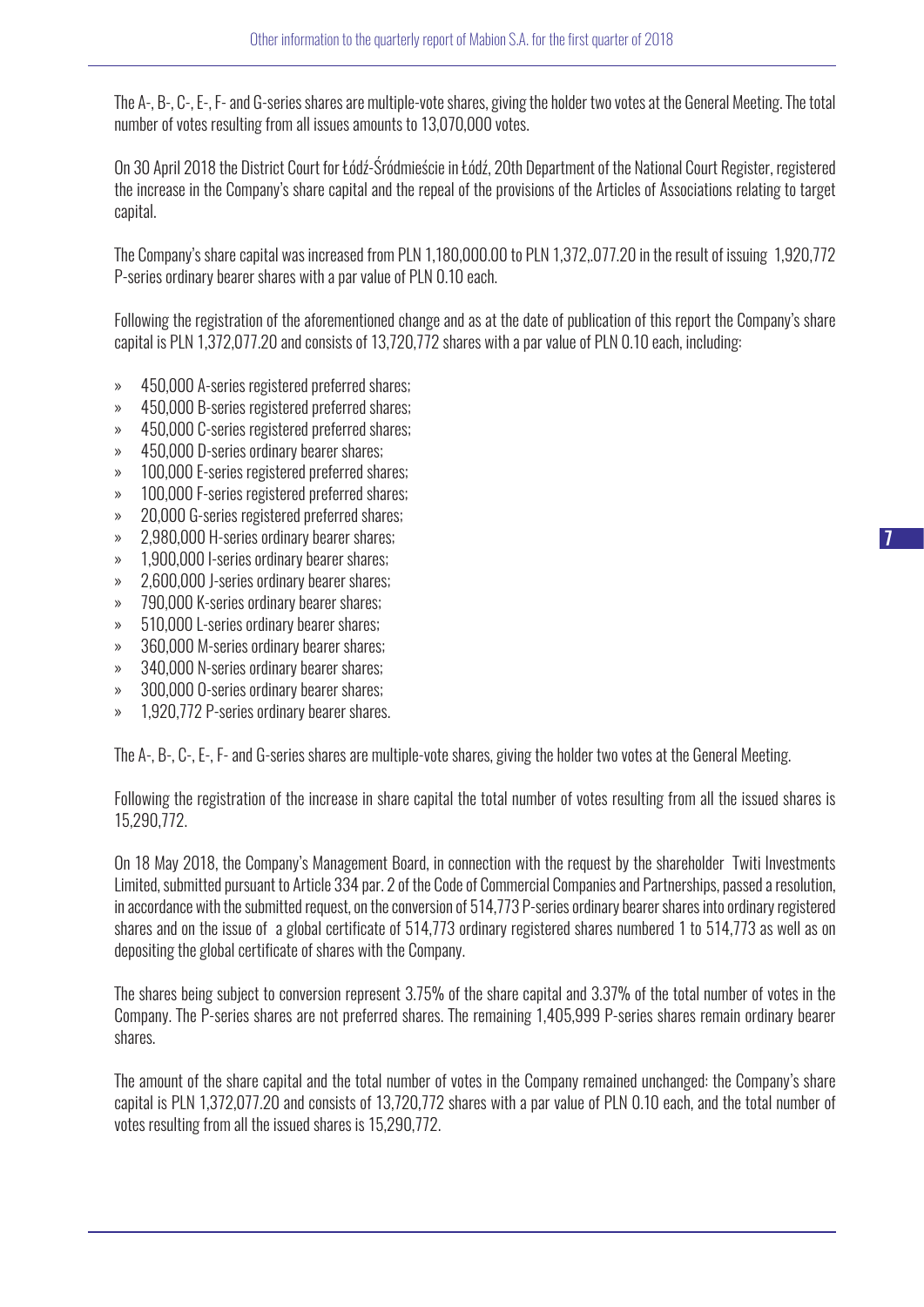#### 2.6 Shareholding structure

According to the Management Board's knowledge, as at the date of submission of the report for the first quarter of 2018 (30 May 2018), the following shareholders hold at least 5% On 30 April of the total votes at the Company's General Meeting of Shareholders:

| No. | <b>Shareholder</b>                                        | <b>Number of</b><br>shares | <b>Number of votes</b> | % of share<br>capital | % of votes held |
|-----|-----------------------------------------------------------|----------------------------|------------------------|-----------------------|-----------------|
| 1.  | <b>Twiti Investments Limited</b>                          | 2,520,072                  | 3,114,372              | 18.37%                | 20.37%          |
| 2.  | Maciej Wieczorek indirectly,<br>including via*:           | 1,624,876                  | 2,117,726              | 11.84%                | 13.85%          |
|     | Glatton Sp. z o.o.                                        | 1,004,526                  | 1,004,526              | 7.32%                 | 6.57%           |
|     | Celon Pharma S.A.                                         | 620,350                    | 1,113,200              | 4.52%                 | 7.28%           |
| 3.  | Polfarmex S.A.                                            | 1,437,983                  | 1,920,833              | 10.48%                | 12.56%          |
| 4.  | Funds managed by Generali PTE S.A.                        | 1,490,545                  | 1,490,545              | 10.86%                | 9.75%           |
| 5.  | <b>Funds managed by Nationale Nederlanden</b><br>PTE S.A. | 912,390                    | 912,390                | 6.65%                 | 5.97%           |
| 6.  | Funds managed by Investors TFI S.A.                       | 794,566                    | 794,566,               | 5.79%                 | 5.20%           |
| 8.  | Other shareholders                                        | 4,940,340                  | 4,940,340              | 36.01%                | 32.31%          |
|     | <b>TOTAL</b>                                              | 13,720,772                 | 15,290,772             | <b>100%</b>           | <b>100%</b>     |

*\* Mr Maciej Wieczorek holds 100% in the share capital of Glatton Sp. z o.o. and indirectly, via Glatton Sp. z o.o., 66.67% in the share capital of Celon Pharma S.A. as well as 75% of the total number of votes in Celon Pharma S.A.*

According to the knowledge of the Management Board, as at the date of publication of the previous report, i.e. the annual report for the year 2017 published on 26 April 2018, the following shareholders held at least 5% of the total votes at the Company's General Meeting of Shareholders (P-series share issue excluded as it was not registered with the NCR as at the publication of the annual report):

| No. | <b>Shareholder</b>                                        | Number of<br>shares | <b>Number of votes</b> | % of share<br>capital | % of votes held |
|-----|-----------------------------------------------------------|---------------------|------------------------|-----------------------|-----------------|
| 1.  | Maciej Wieczorek indirectly,<br>including via*:           | 1,624,876           | 2,117,726              | 13.77%                | 15.84%          |
|     | Glatton Sp. z o.o.                                        | 1,004,526           | 1,004,526              | 8.51%                 | 7.51%           |
|     | Celon Pharma S.A.                                         | 620,350             | 1,113,200              | 5.26%                 | 8.33%           |
| 2.  | Polfarmex S.A.                                            | 1,437,983           | 1,920,833              | 12.19%                | 14.37%          |
| 3.  | Funds managed by Generali PTE S.A.                        | 1,396,035           | 1,396,035              | 11.83%                | 10.44%          |
| 4.  | <b>Funds managed by Nationale Nederlanden</b><br>PTE S.A. | 912,390             | 912,390                | 7.73%                 | 6.82%           |
| 5.  | Funds managed by Investors TFI S.A.                       | 794,566             | 794,566,               | 6.73%                 | 5.94%           |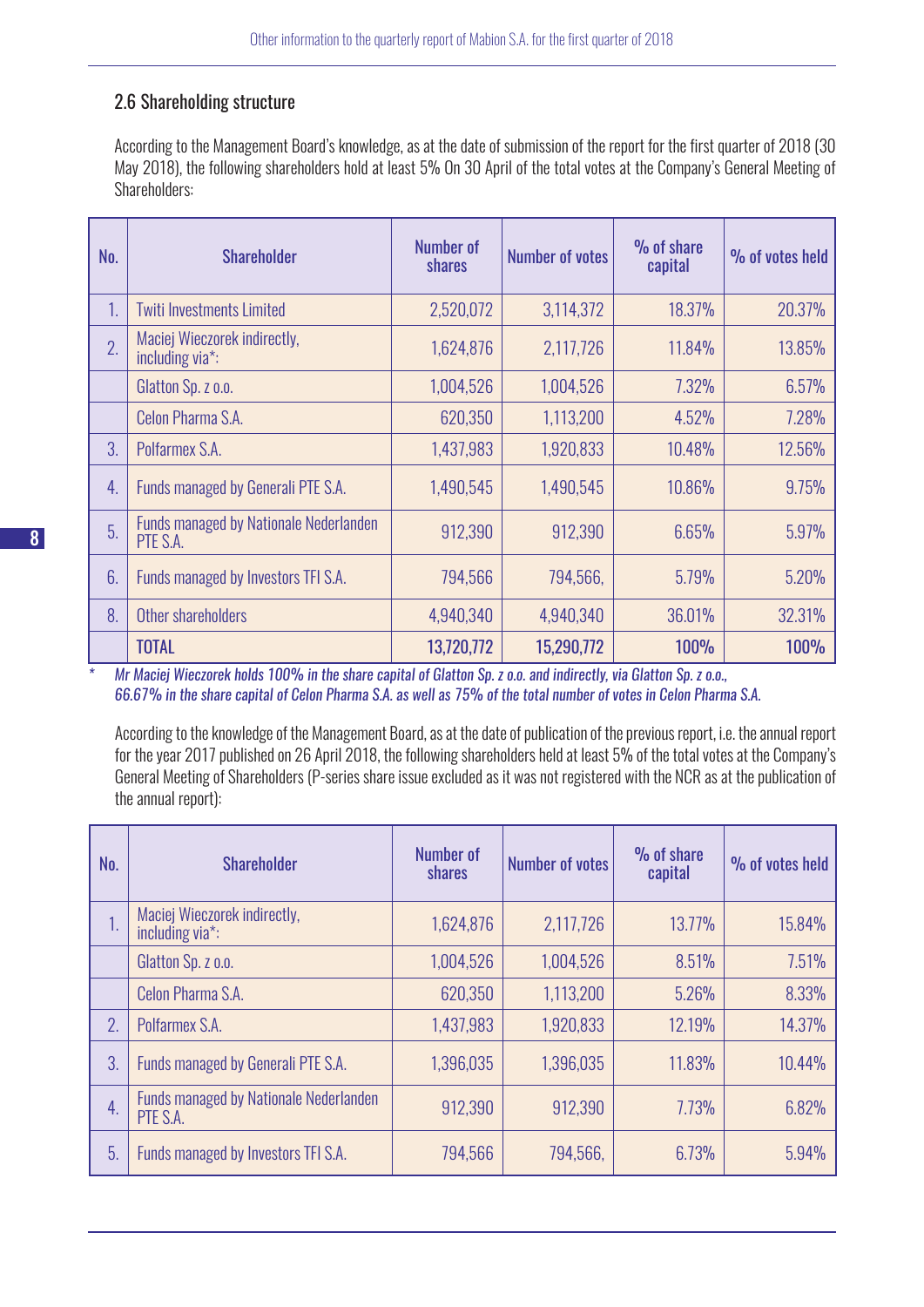| No. | <b>Shareholder</b>                                                | <b>Number of</b><br>shares | <b>Number of votes</b> | % of share<br>capital | % of votes held |
|-----|-------------------------------------------------------------------|----------------------------|------------------------|-----------------------|-----------------|
| 6.  | <b>European Bank for Reconstruction and</b><br><b>Development</b> | 675,000                    | 675,000                | 5.72%                 | 5.05%           |
|     | <b>Twiti Investments Limited</b>                                  | 599,300                    | 1,193,600              | 5.08%                 | 8.93%           |
| 8   | Other shareholders                                                | 4,359,850                  | 4,359,850              | 36.95%                | 32.61%          |
|     | <b>TOTAL</b>                                                      | 11,800,000                 | 13,370,000             | <b>100%</b>           | <b>100%</b>     |

*\* Mr Maciej Wieczorek holds 100% in the share capital of Glatton Sp. z o.o. and indirectly, via Glatton Sp. z o.o., 66.67% in the share capital of Celon Pharma S.A. as well as 75% of the total number of votes in Celon Pharma S.A.*

#### 2.7 The Company's bodies

#### 2.7.1 Management Board

In the reporting period and until the date of submitting this report the composition of the Company's Management Board has not changed and as at 30 May 2018 it consists of three members:

- » Artur Chabowski President of the Management Board,
- » Sławomir Jaros Member of the Management Board,
- » Jarosław Walczak Member of the Management Board.

#### 2.7.2 Supervisory Board

In the reporting period and until the date of submitting this report the composition of the Company's Supervisory Board has not changed and as at 30 May 2018 it consists of eight members:

- » Robert Aleksandrowicz Chairman of the Supervisory Board,
- » Maciej Wieczorek Deputy Chairman of the Supervisory Board,
- » Grzegorz Stefański Independent Member of the Supervisory Board,
- » Tadeusz Pietrucha Independent Member of the Supervisory Board,
- » Jacek Piotr Nowak Member of the Supervisory Board,
- » David John James Independent Member of the Supervisory Board,
- » Artur Olech Independent Member of the Supervisory Board,
- » Robert Koński Independent Member of the Supervisory Board.

#### 2.8 Shares held by managers and supervisors

|                         | Shares held as at the date of submission of the report for the<br>first quarter of 2018 (30 May 2018)                                                                                                                                                                                                                           |
|-------------------------|---------------------------------------------------------------------------------------------------------------------------------------------------------------------------------------------------------------------------------------------------------------------------------------------------------------------------------|
| <b>Management Board</b> |                                                                                                                                                                                                                                                                                                                                 |
| Artur Chabowski         | indirectly, via FL Real Investments Holding Limited based in Nicosia (Cyprus), in which Artur<br>Chabowski holds 100% of the share capital, holds the total of 24,034 shares in the Company<br>with a par value of PLN 0.10 each, accounting for 0.18 % of the Company share capital and<br>0.16% votes at the General Meeting, |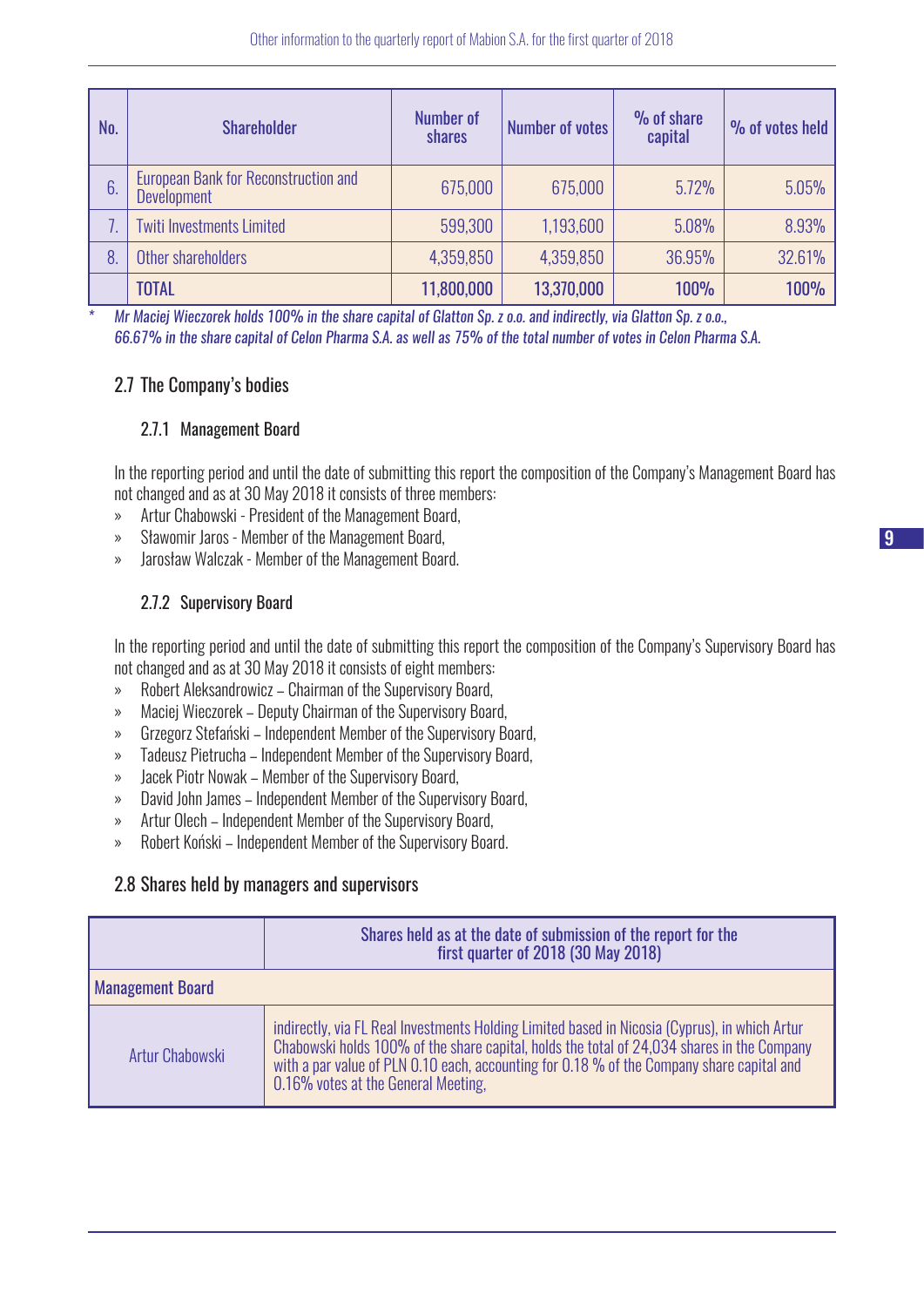|                          | Shares held as at the date of submission of the report for the<br>first quarter of 2018 (30 May 2018)                                                                                                                                                                                                                                                                                                         |
|--------------------------|---------------------------------------------------------------------------------------------------------------------------------------------------------------------------------------------------------------------------------------------------------------------------------------------------------------------------------------------------------------------------------------------------------------|
| <b>Supervisory Board</b> |                                                                                                                                                                                                                                                                                                                                                                                                               |
|                          | directly holds 151,594 ordinary bearer shares with a par value of PLN 0.10 each, accounting for<br>1.10% of the Company share capital and 0.99% votes at the General Meeting;                                                                                                                                                                                                                                 |
| Robert Aleksandrowicz    | indirectly, via Twiti Investments Limited based in Nicosia (Cyprus), in which Robert<br>Aleksandrowicz holds 50% of the share capital and 50% of votes at the general meeting of<br>that company, is a shareholder in Mabion and holds 2,520,072 shares in the Company with a<br>par value of PLN 0.10 each, accounting for 18.37% of the Company's share capital and<br>20.37% votes at the General Meeting. |
| Maciej Wieczorek         | indirectly, via Glatton Sp. z o.o. (in which he holds 100% of the share capital) and Celon<br>Pharma S.A. (in which he holds, indirectly, via Glatton Sp. z o.o. 66.67% of the share capital)<br>holds the total of 1,624,876 shares in the Company with a par value of PLN 0.10 each,<br>accounting for 11.84% of the Company's share capital and 13.85% votes at the General<br>Meeting.                    |

|                          | Shares held as at the date of submission of the annual report for the year 2017<br>(26 April 2018)                                                                                                                                                                                                                                                                                                                                                                                                                                                                                                                                                                                                                                    |
|--------------------------|---------------------------------------------------------------------------------------------------------------------------------------------------------------------------------------------------------------------------------------------------------------------------------------------------------------------------------------------------------------------------------------------------------------------------------------------------------------------------------------------------------------------------------------------------------------------------------------------------------------------------------------------------------------------------------------------------------------------------------------|
| <b>Management Board</b>  |                                                                                                                                                                                                                                                                                                                                                                                                                                                                                                                                                                                                                                                                                                                                       |
| Artur Chabowski          | indirectly, via FL Real Investments Holding Limited based in Nicosia (Cyprus), in which Artur<br>Chabowski holds 100% of the share capital, held the total of 24,034 shares in the Company<br>with a par value of PLN 0.10 each, accounting for 0.2 % of the Company share capital and<br>0.18% votes at the General Meeting.                                                                                                                                                                                                                                                                                                                                                                                                         |
| <b>Supervisory Board</b> |                                                                                                                                                                                                                                                                                                                                                                                                                                                                                                                                                                                                                                                                                                                                       |
|                          | directly held 151,594 ordinary bearer shares with a par value of PLN 0.10 each, accounting for<br>1.28% of the Company's share capital and 1.13% votes at the General Meeting;                                                                                                                                                                                                                                                                                                                                                                                                                                                                                                                                                        |
| Robert Aleksandrowicz    | indirectly, via Twiti Investments Limited based in Nicosia (Cyprus), in which Robert<br>Aleksandrowicz holds 50% of the share capital and 50% of votes at the general meeting of<br>that company, and which is a shareholder in Mabion, held the total of 599,300 shares in the<br>Company with a par value of PLN 0.10 each, accounting for 5.08 % of the Company's share<br>capital and 8.93% votes at the General Meeting. Furthermore, on 23 April 2018 Twiti<br>Investments Limited acquired 1,920,772 of the O-series shares in Mabion S.A. with a par value<br>of PLN 0.10 each. By the date of publication of this report the increase in the Company's share<br>capital was not registered with the National Court Register. |
| Maciej Wieczorek         | indirectly, via Glatton Sp. z o.o. (in which he holds 100% of the share capital) and Celon<br>Pharma S.A. (in which he holds, indirectly, via Glatton Sp. z o.o. 66.67% of the share capital)<br>held the total of 1,624,876 shares in the Company with a par value of PLN 0.10 each,<br>accounting for 13.77% of the Company's share capital and 15.84% votes at the General<br>Meeting.                                                                                                                                                                                                                                                                                                                                             |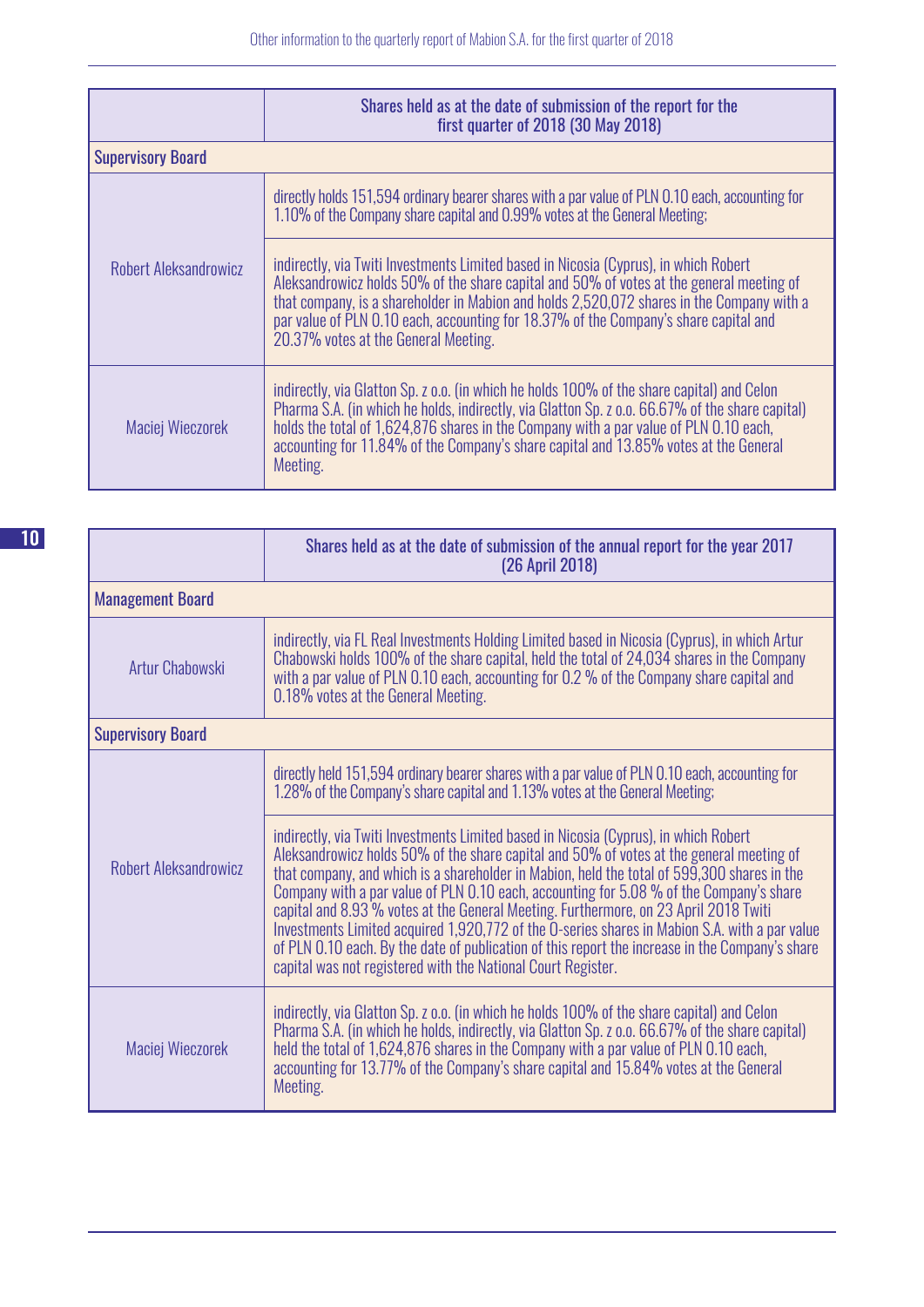As at the date of publication of this Report, i.e. as at 30 May 2018, other managers and supervisors don't hold any shares in the Company and this status has not changed in the period from the publication of the annual report for the year 2017. Members of the Management Board i of the Supervisory Board of Mabion S.A. have no rights to the Company's shares.

#### 2.9 Litigation pending before the court, the appropriate arbitration body or the public administration body

In the first quarter of 2018, no material court, arbitration or administrative proceedings were in progress before a court, a body competent for arbitration proceedings or a public administration body.

#### 2.10 Transactions with related parties

In the first quarter of 2018, the Company did not enter into transactions with related entities on terms other than arm's length.

#### 2.11 Sureties and guaranties granted

In the first quarter of 2018, the Company did not grant any sureties for loans or any guaranties jointly to one entity or subsidiary of that entity, where the total value of the existing sureties or guaranties is significant.

#### 2.12 Factors which will have an impact on the achieved financial results in the perspective of at least the following quarter

In future reporting periods revenues will be primarily derived from:

- » expected distribution fees for MabionCD20 medicine (milestone payments),
- » aid from EU funds,
- » loans provided by banks,
- » funds obtained under operating or finance leases,
- » future share issues,
- » performance of contracts for the provision of research and development services,
- » borrowings from shareholders.

The level of revenues may be influenced by potential delays in conducted negotiations or unexpected deviations from the schedules of agreements already signed

#### 2.13 Other information material to the assessment of the Company's position

In the first quarter of 2018 there were no one-off events. The Company's activity was comparable to that in the earlier periods.

There is no other information which is material to the assessment of the human resources, asset and financial position of Mabion S.A., its results and respective changes, and information material to assessing its ability to discharge its liabilities.

## 3 Contact details

| Mabion Spółka Akcyjna<br>Konstantynów Łódzki                  |
|---------------------------------------------------------------|
| ul. gen. Mariana Langiewicza 60<br>95-050 Konstantynów Łódzki |
| tel. +48 42 207 78 90<br>faks +48 42 203 27 03                |
| info@mabion.eu<br>www.mabion.eu                               |
|                                                               |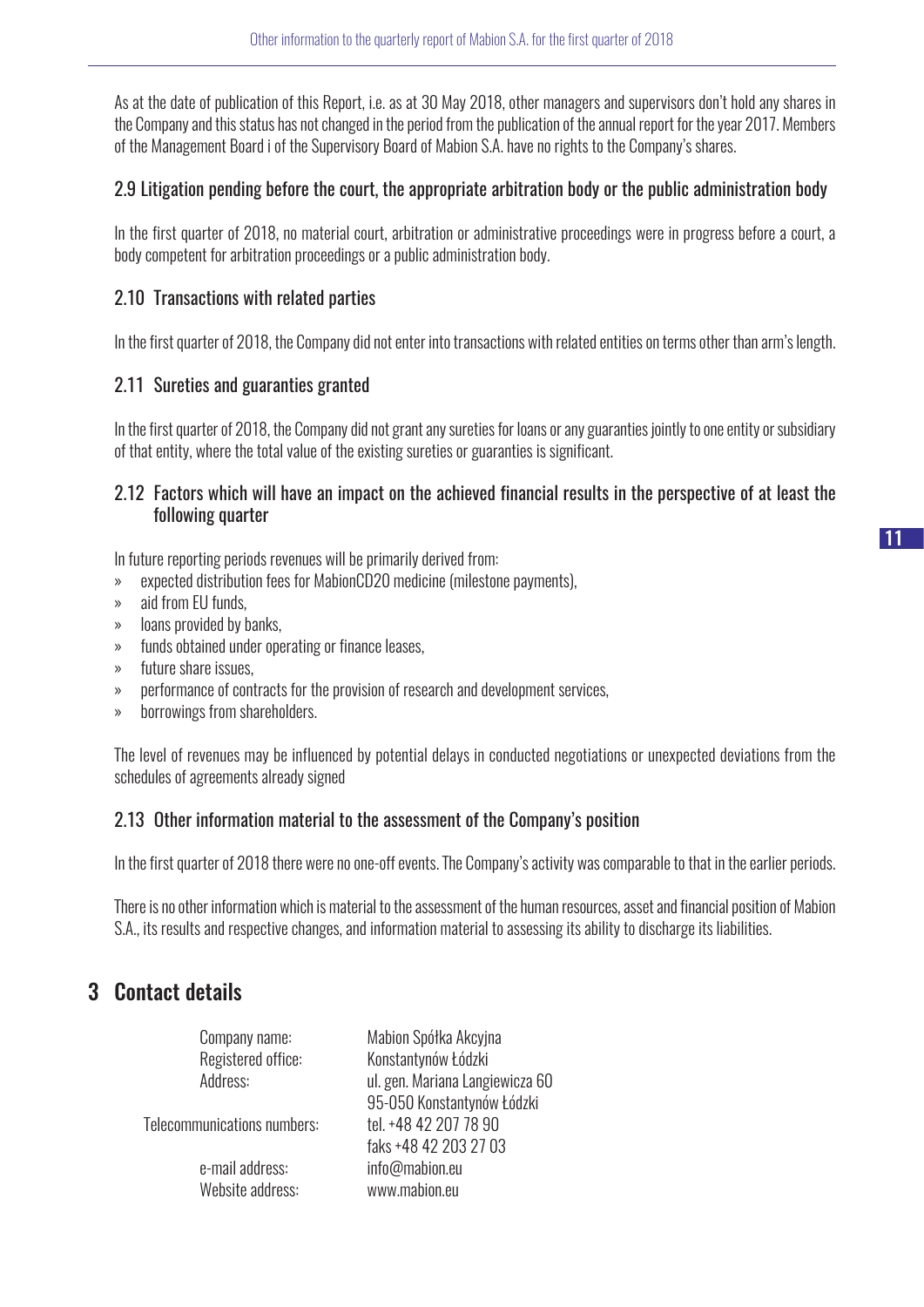### The Company's Management Board

Konstantynów Łódzki, 30 May 2018

Artur Chabowski President of the Management Board

Sławomir Jaros Member of the Management Board

Jarosław Walczak Member of the Management Board